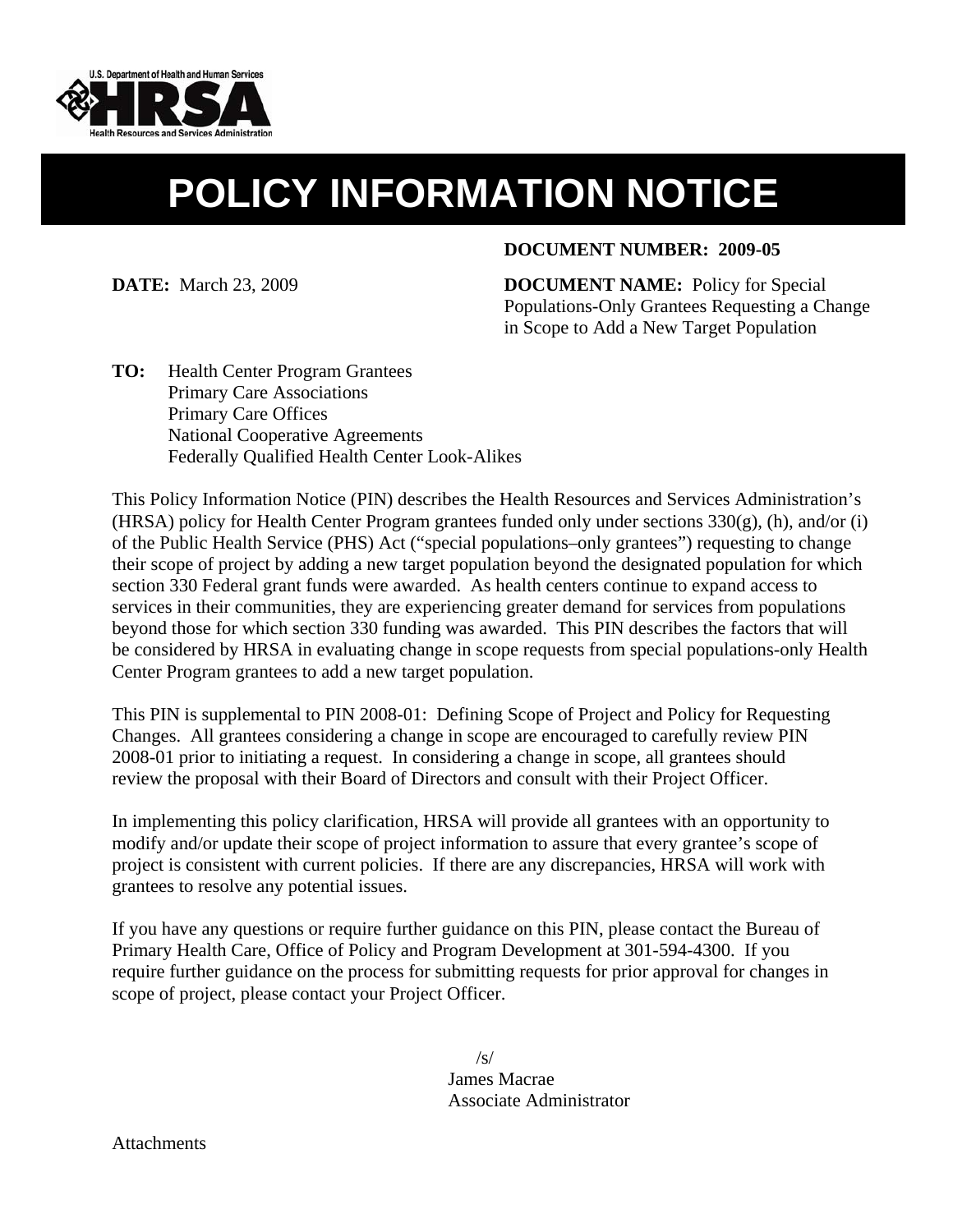## **I. PURPOSE**

The purpose of this Policy Information Notice (PIN) is to describe the factors that will be considered by the Health Resources and Services Administration (HRSA) when evaluating change in scope requests for prior approval from health centers funded only under sections  $330(g)$ , (h), and/or (i) of the Public Health Service (PHS) Act ("special populations-only grantees") who seek to add a new target population beyond the designated population for which section  $330<sup>1</sup>$  $330<sup>1</sup>$  $330<sup>1</sup>$  Federal grant funds were awarded.

## **II. APPLICABILITY**

This PIN applies to special populations-only grantees funded under the Health Center Program authorized in sections 330(g), (h), and/or (i) of the PHS Act (42 U.S.C. 254b), as amended, specifically:

- $\blacksquare$  Migrant Health Center (MHC) Programs, funded under section 330(g);
- Health Care for the Homeless (HCH) Programs, funded under section 330(h); and
- Public Housing Primary Care (PHPC) Programs, funded under section 330(i).

Health centers funded under section  $330(g)$ , (h), and/or (i) of the PHS Act are required to provide services to a statutorily defined target population; therefore, they must request a change in scope request in order to add a new target population. This PIN does not apply to health centers funded under section 330(e) because these health centers receive funding to serve general underserved populations (including migratory and seasonal farmworkers, homeless individuals and residents of public housing) and are not restricted to a specific statutorily defined target population.<sup>[2](#page-1-1)</sup>

Health centers receiving funding under section 330(e) as community health centers identify a general medically underserved population as their target population in the service area (e.g., individuals below 200 percent of poverty) and are statutorily obligated to make services available to all residents of the service area<sup>[3](#page-1-2)</sup> (including migratory and seasonal farmworkers, homeless individuals and residents of public housing), to the extent that they are able, using available resources. Health centers receiving funding under sections  $330(g)$ , (h), and/or (i) of the PHS Act ("special populations–only grantees"), respectively provide services to their specific statutorily defined target populations of migratory and seasonal agricultural farmworkers<sup>[4](#page-1-3)</sup>, homeless individuals<sup>[5](#page-1-4)</sup>, or residents of public housing<sup>[6](#page-1-5)</sup>, and are not subject to the requirement to provide access to care for all residents of the service area.<sup>[7](#page-1-6)</sup> However, all section 330 grantees are expected to address the acute care needs of all who present for service, regardless of residence or ability to pay. Individuals who are not members of the special population(s)

<span id="page-1-1"></span><span id="page-1-0"></span><sup>&</sup>lt;sup>1</sup> Here and throughout the PIN, "section 330" refers to section 330 of the PHS Act, as amended (42 U.S.C. 254b).

<sup>&</sup>lt;sup>2</sup> Section 330(e)(1)(A).

<span id="page-1-2"></span> $3$  Section 330(a)(1) of the PHS Act.

<span id="page-1-3"></span> $4$  Sections 330(g)(1) and 330(g)(3) of the PHS Act.

<span id="page-1-4"></span> $5$  Sections 330(h)(1) and 330(h)(5) of the PHS Act.

<span id="page-1-5"></span> $6$  Section 330(i)(1) of the PHS Act.

<span id="page-1-6"></span><sup>&</sup>lt;sup>7</sup> Section 330(a)(2) of the PHS Act.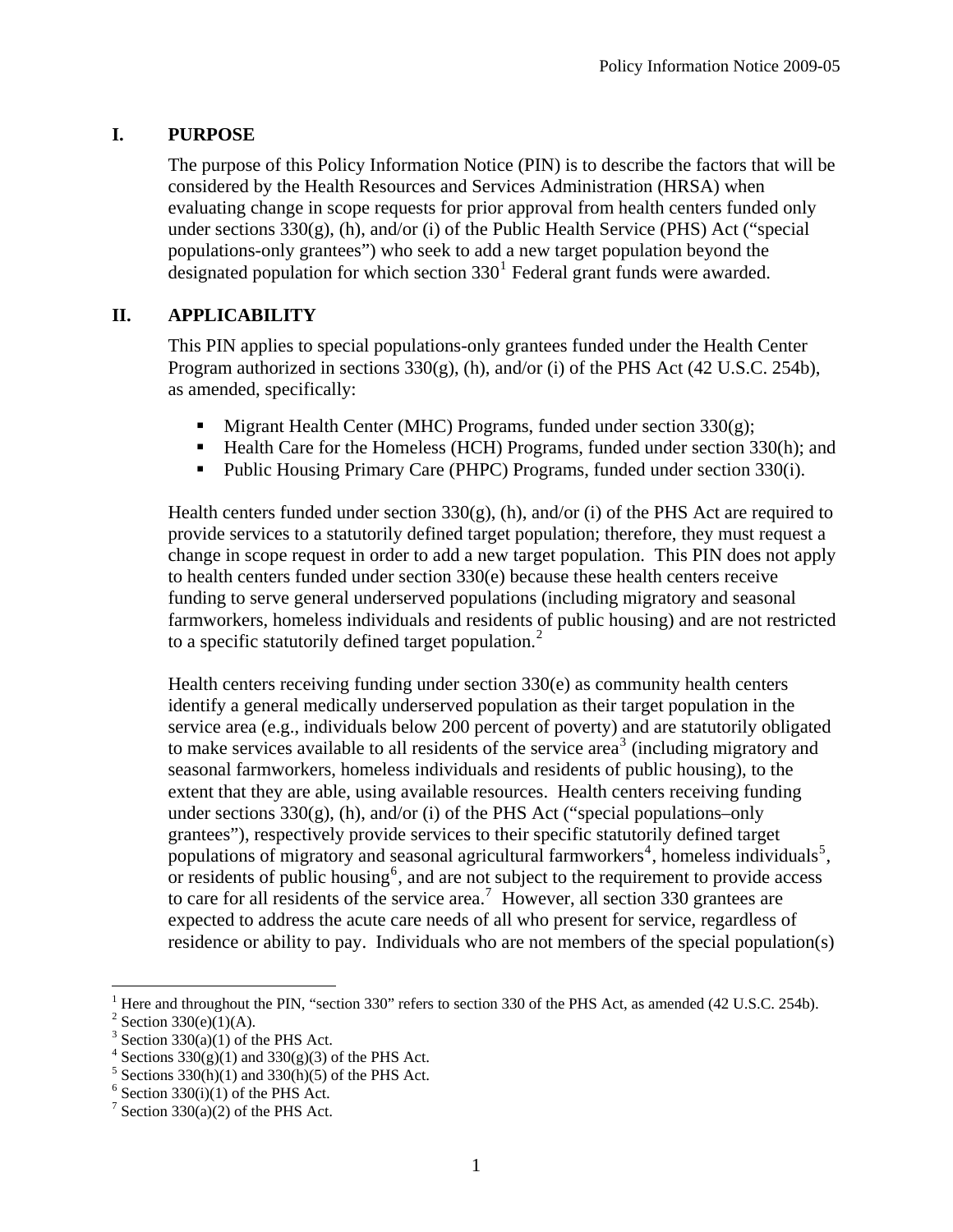served by a special populations-only grantee should then be referred to more appropriate settings for their non-acute health care needs.

Organizations that are designated under the FQHC Look-Alike Program that are seeking a change to their approved scope of project should follow the process outlined in PINs for FQHC Look-Alikes on [http://bphc.hrsa.gov/policy/#lookalikes.](http://bphc.hrsa.gov/policy/#lookalikes)

## **III. BACKGROUND**

HRSA recognizes that there are many reasons why a special populations-only health center may seek to add a new target population to its current scope of project. Grantees may be presented with a unique opportunity to serve a new population as a result of increased State funding or increased demand from a new population group. Health centers may also face unavoidable circumstances that can have significant effects on target populations. For instance, a health center funded only under section  $330(g)$  to serve migrant and seasonal farmworkers may experience a significant decrease in demand for services from migrant farmworkers, concurrent with an increase in demand from the general population, as a result of a significant natural disaster that destroys most agricultural fields in their service area. HRSA also recognizes that gradual environmental or demographic changes (e.g., gentrification) are constantly occurring in communities which can result in fluctuations or declines in existing target populations and may present a need to redirect resources to another target population.

This PIN describes the factors that will be considered by HRSA in evaluating change in scope requests from special populations-only Health Center Program grantees that propose to add a new target population beyond that for which funding was awarded.

# **IV. SCOPE OF PROJECT**

A health center's scope of project includes the activities that the total approved section 330 grant-related project budget supports.<sup>[8](#page-2-0)</sup> Specifically, the scope of project defines the approved service sites, services, providers, service area(s), and target populations(s) which are supported (wholly or in part) under the total section 330 grant-related project budget. A grantee's scope of project must be consistent with applicable statutory and regulatory requirements and the mission of the health center.

Section 330-funded health centers may also carry out other activities (other lines of business) that are not part of their Federal scope of project and, thus, are not subject to section 330 requirements. For example, a grantee corporation may run a day care center that is not within the scope of the federally supported project and does not use section 330 funds, personnel, or related revenue for support; therefore, it would not be subject to section 330 requirements or eligible for the benefits that extend to activities within the grantee's scope of project.

<span id="page-2-0"></span><sup>&</sup>lt;sup>8</sup> For additional requirements regarding changes in the Federal scope of project, please see HRSA PIN 2008-01, "Defining Scope of Project and Policy for Requesting Changes" at [http://bphc.hrsa.gov/policy/pin0801/.](http://bphc.hrsa.gov/policy/pin0801/)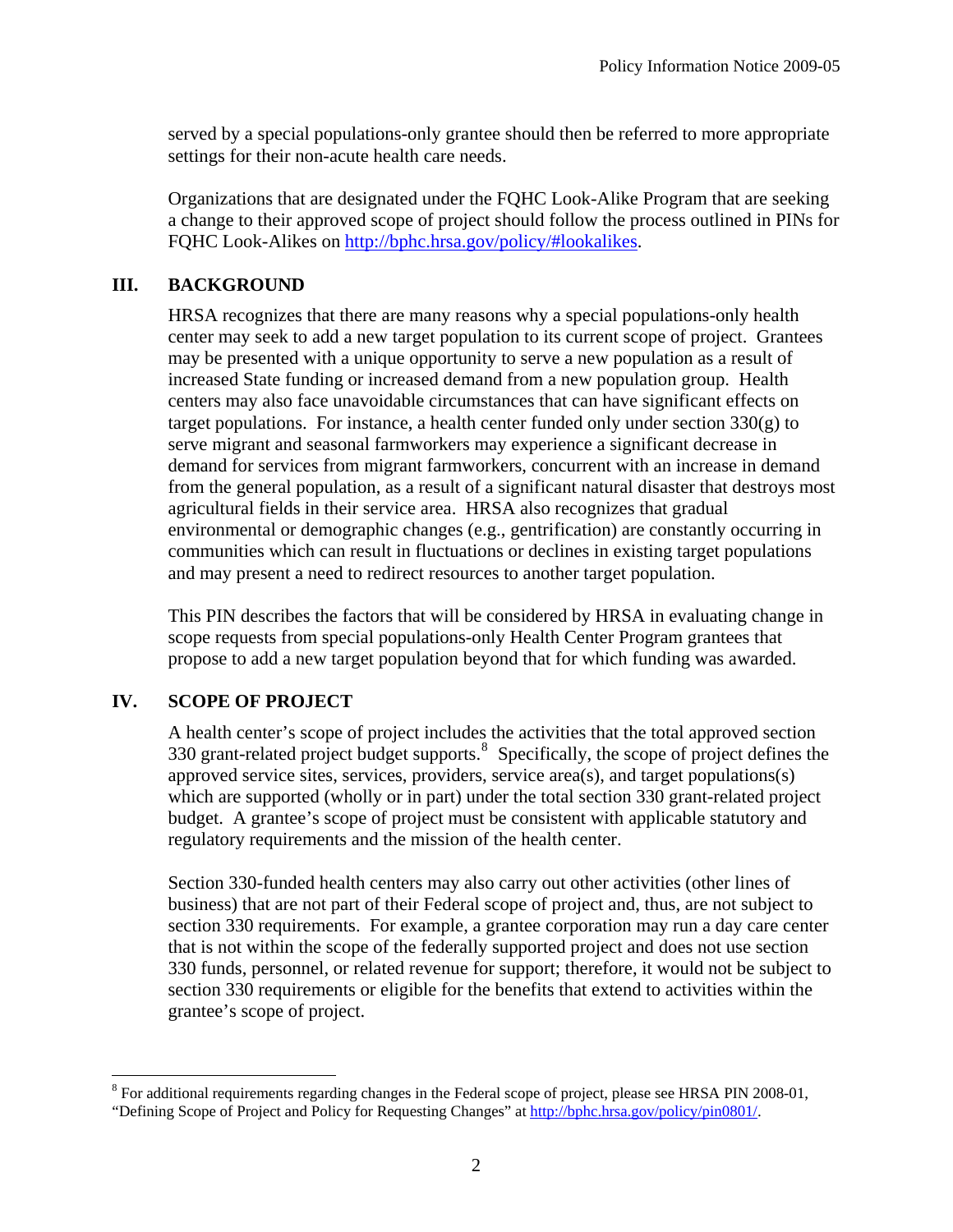It is important to note that certain benefits, i.e., utilization of section 330 funds and related program income, Medicaid Prospective Payment System (PPS) and Federally Qualified Health Center (FQHC) Medicare reimbursements, Federal Tort Claims Act coverage, and 340B Drug Pricing apply only to the approved scope of project.<sup>[9](#page-3-0)</sup>

## **V. PRIOR APPROVAL FOR A CHANGE IN SCOPE TO ADD A NEW TARGET POPULATION FOR SPECIAL POPULATIONS-ONLY GRANTEES**

Health centers are required to submit a request for prior approval to HRSA for changes in scope of project that are considered significant.<sup>[10](#page-3-1)</sup> In addition to those types of change in scope requests that are considered significant (i.e., add/delete/relocate a site or add/delete a service), a special populations-only health center must request prior approval from HRSA to expand its current scope of project to include a new population beyond that for which funding was awarded (e.g., more than 25 percent of the health center's patient population is/will not be part of the defined target population). For example, a migrant health center funded under section  $330(g)$  is experiencing a significant increase in demand for services at its existing sites from the general underserved population in its service area, resulting in approximately 30 percent of the health center's current patients being from the general population. In this case, since the new population being served is not consistent with that for which section 330 funding was awarded and represents more than 25 percent of the health center's current patients, the health center is required to request prior approval from HRSA, in accordance with this PIN, to add the new target population (i.e., the general population) to its approved scope of project. **This change in scope to add a new target population may be done in conjunction with, or independent of, a change in scope request to add/delete/relocate a site or add/delete a service.** 

As is the case with all change in scope requests, proposals to expand the target population must be fully accomplished with no additional Federal support. Therefore, the health center must be able to demonstrate sufficient revenue to cover the costs of providing care to the new target population, while to the extent possible, maintaining the health center's ability to sustain services for the existing target population.

The addition of a new target population that occurs through a funded New Access Point (NAP) or Expanded Medical Capacity grant application does not require additional approval (i.e., a change in scope request) beyond that provided in the Notice of Grant Award (NGA) which will specify the respective funding for the grant application. For example, when a section 330(h) grantee seeks to expand its current target population to include the general population through a NAP application, the NGA will specify that the

<span id="page-3-0"></span> $9$  Inclusion in the Federal scope of project is necessary but not sufficient to qualify for these programs. For example, medical malpractice coverage under the FTCA also requires HRSA's approval of a health center's FTCA deeming application. As another example, a health center's Federal scope of project may include a service that is not covered as an "FQHC service" under the relevant State's Medicaid plan, consequently, that service would be reimbursed at a fee-for-service rate rather than a per visit rate.

<span id="page-3-1"></span> $10$  For additional requirements regarding changes in the Federal scope of project, please see Attachment A of this PIN, which lists the approval criteria for prior approval of a Federal change in scope request, as well as HRSA PIN 2008-01, "Defining Scope of Project and Policy for Requesting Changes."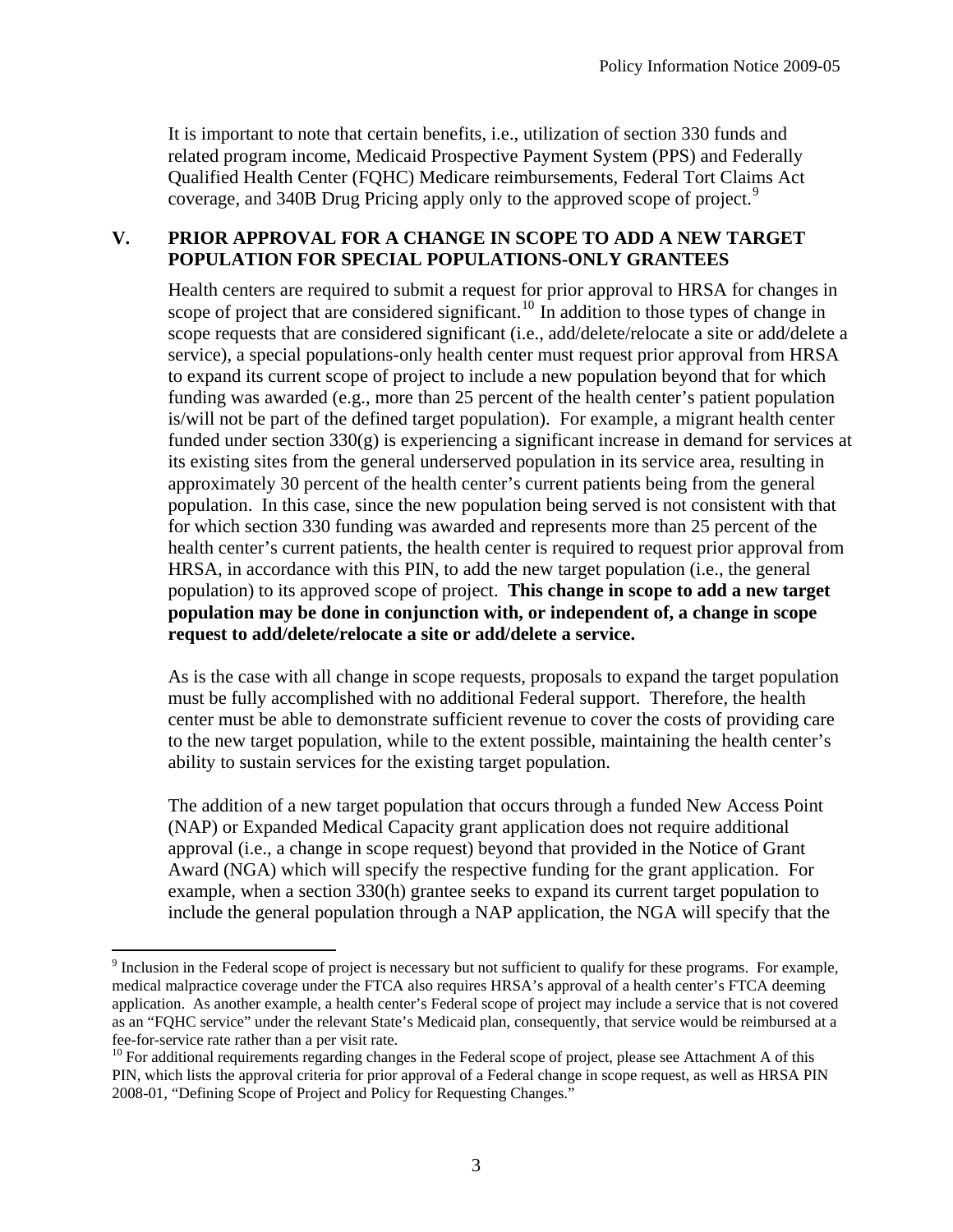funds are being awarded under section 330(e) to establish a new Community Health Center project. The scope of project for the grantee will then include both the section 330(h) and section 330(e) activities.

Of note, when a health center requests to expand its target population beyond the designated population for which section 330 funds have been awarded, the change of scope will occur at the health center level (i.e., it will be applicable to the health center's entire scope of project) and will not be considered on a site-by-site basis. Consistent with existing scope of project policies, not all services must be available to all patients at every grantee service site; rather, all patients (from both the current and new target populations) must have reasonable access to the full complement of services offered by the center as a whole, either directly or through formal established arrangements.

## **VI. FACTORS THAT WILL BE CONSIDERED IN EVALUATING CHANGE IN SCOPE REQUESTS TO ADD A NEW TARGET POPULATION**

In addition to the requirements for all change in scope requests, HRSA will consider several factors when evaluating change in scope requests from special population-only grantees to add a new target population. Health centers must carefully consider the impact of the request on access to care for its current target population as well as the impact on the health center's short and long-term operations.

## **A. NEED FOR EXPANDING THE TARGET POPULATION**

As changes occur in communities, health centers may experience demand for services from underserved population(s) beyond that for which funding was awarded. This is particularly true in areas with high numbers of underserved people with limited access to providers serving this population or in areas with emerging population groups that may need special approaches to ensure access and the appropriate level of care.

Each health center is required to perform a periodic assessment of its declared service area to ensure that the description adequately reflects the health center's current activities.<sup>[11](#page-4-0)</sup> As part of this assessment, the health center should also evaluate the degree and type of unmet need in the service area. Often health centers conduct patient origin analyses (i.e., using the zip codes of the patient records on file) as part of the service area assessment to monitor the areas from which the health center draws the majority of its patients and to determine if there are new service delivery patterns in the community.

As trends emerge through these periodic assessments (e.g., a significant change in demand for services and/or an unmet need relative to a new underserved population), a special populations-only health center may consider expanding its current target population. If this new population is not part of the defined target population for which section 330 funding was awarded and it is/would be a significant portion of the

<span id="page-4-0"></span> $\overline{a}$ <sup>11</sup> Section 330(k)(3)(J) of the PHS Act.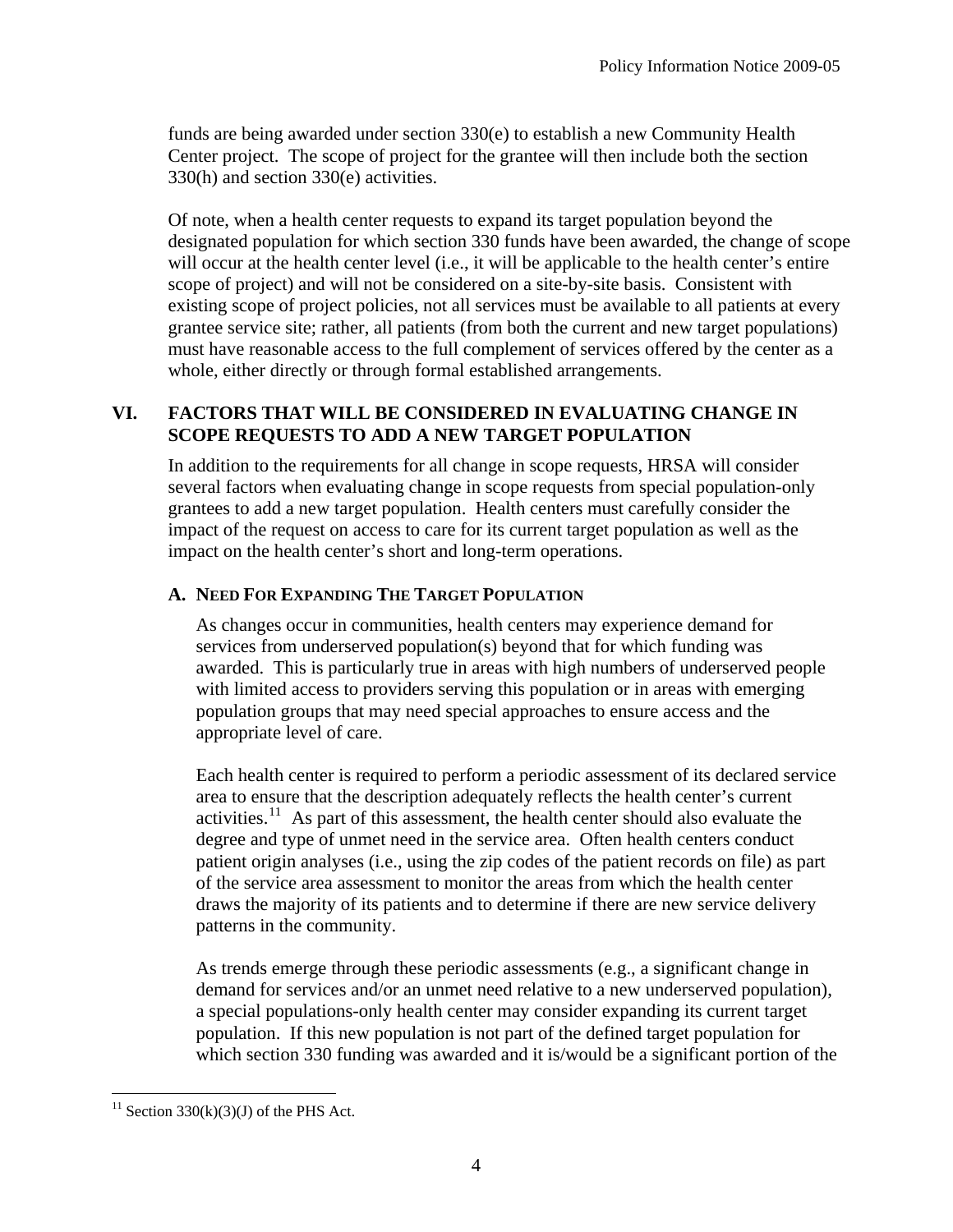total health center patients (e.g., more than 25 percent of the total health center patients are/would be from the new target population), a health center must seek prior approval before using section 330 grant funds and other grant-supported resources to provide care for this population. As part of a change in scope request to expand to a new target population, the health center must submit documentation of the unmet need of the proposed new target population.

### **B. IMPACT ON NEIGHBORING HEALTH CENTERS**

It is essential that the population(s) served by other existing providers of care including other section 330 funded health centers and FQHC Look-Alikes, be examined when changes in scope of project (i.e., expanding the target population) are requested. The impact of the proposed expansion on the viability of these neighboring health centers providing services to the underserved should be considered. HRSA will review both the need for access to primary care services of the community/population to be served and the potential impact of such an expansion on a given neighboring health center(s).<sup>[12](#page-5-0)</sup> Documentation of support and/or cooperation from any neighboring health centers in the form of a Board of Directorsendorsed letter, or an explanation why such a letter cannot be obtained, must be submitted with the change in scope request to add a new target population.

#### **C. COMPLIANCE WITH SECTION 330 REQUIREMENTS**

Change in scope requests to add a new target population must demonstrate how the special populations-only health center will comply with any newly applicable section 330 requirements that would result from the addition of the new target population. For instance, a health center currently funded to serve homeless individuals under section 330(h), requesting to serve the general community population under section 330(e), would need to demonstrate: (a) how the health center will meet any statutory and regulatory governance requirements that may have been waived (e.g., consumer majority, monthly meetings) as these requirements would no longer be eligible to be waived as a section  $330(e)$  grantee; (b) how the health center plans to make services available to all residents of the service area, regardless of an individual's ability to pay (i.e., the limitation of section 330(a)(2) would no longer be applicable); and (c) how the health center will continue to meet any unique additional requirements that apply under section 330(h).

## **D. SUSTAINED LEVEL OF CURRENT PATIENTS IN THE TARGET POPULATION**

In proposing a change in scope to add a new target population, a special populationsonly health center must consider the impact on the availability and accessibility of services for its defined target population. A change in scope request to add a new target population should not result in the diminution of the grantee's level of health services currently being provided to the existing target population, either in terms of the number of patients served or the various types of services provided to these patients. At a minimum, special populations-only health centers approved to add a new target

<span id="page-5-0"></span><sup>&</sup>lt;sup>12</sup> See PIN 2007-09, Service Area Overlap: Policy and Process at [http://bphc.hrsa.gov/policy/pin0709.htm.](http://bphc.hrsa.gov/policy/pin0709.htm)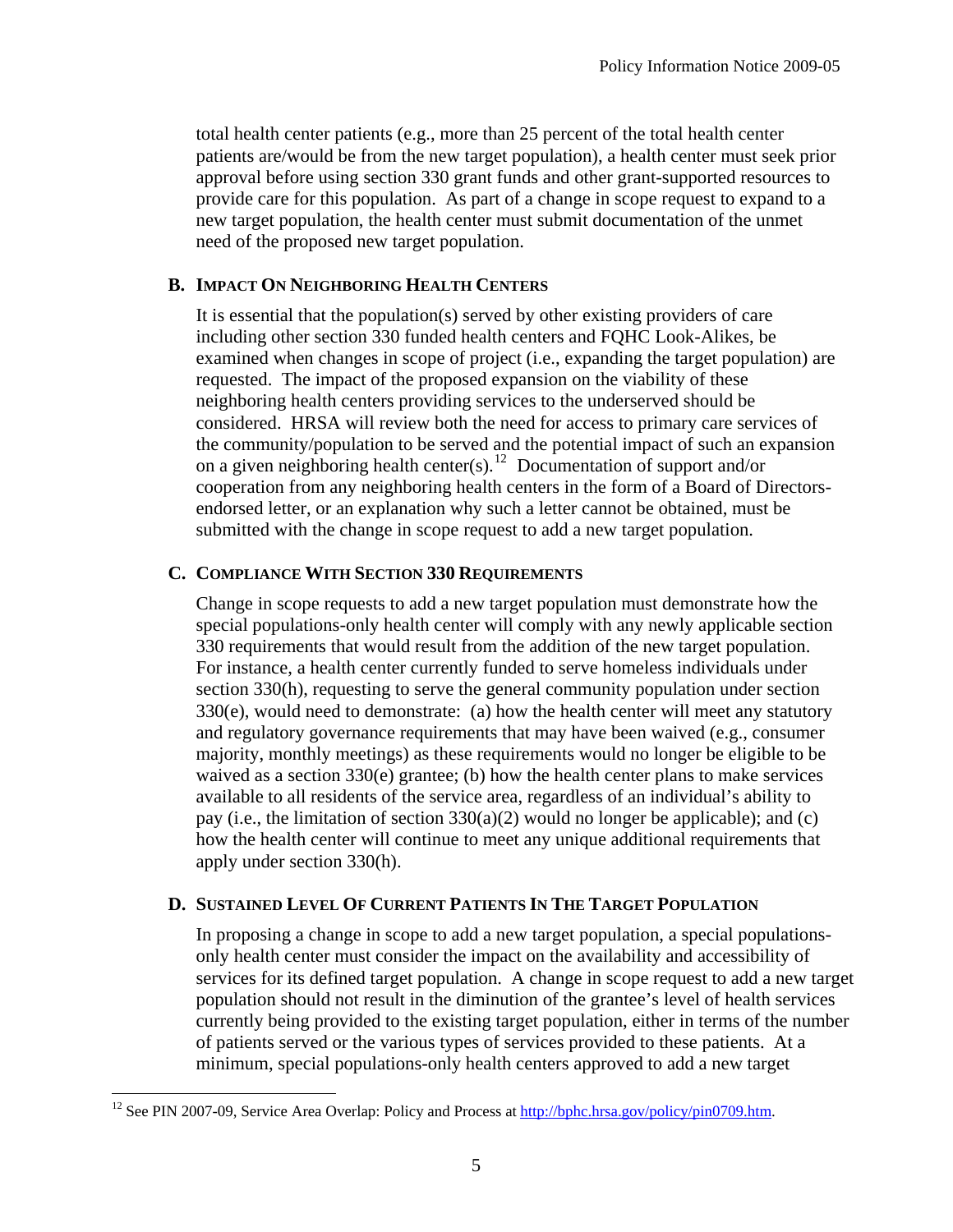population are expected to maintain, to the extent possible, the existing level of patients in the original defined target population. Any unique and unavoidable circumstances that are expected to impact the ability of the grantee to meet this expectation, and the health center's efforts to mitigate these circumstances, must be fully explained and documented in the change in scope request. (See section III of this PIN for further discussion on gradual environmental or demographic changes and unavoidable and unexpected fluctuations or declines in existing target populations.)

## **E. FUNDING/BUDGET**

As stated in PIN 2008-01, all change in scope requests must be fully accomplished with no additional Federal section 330 grant support. When adding a new target population, a special populations-only health center must be able to demonstrate that it can generate sufficient revenue from the new population to cover direct costs as well as a reasonable share of the overhead costs projected to be incurred by the center in administering services to the new population. If an analysis indicates that additional Federal funds will be necessary in order to implement an expansion to serve a new target population, then the health center should submit an appropriate application for competitive funding rather than a change in scope request.

When approval is granted for a change in scope request to add a new target population, HRSA will reallocate a portion of the existing section 330 grant funding to the appropriate new section 330 subpart to support statutory requirements (section  $330(r)(2)(B)$  of the PHS Act). Therefore, as part of the change in scope request, a health center must propose an amount of its current section 330 grant funding to be reallocated to the new section 330 subpart and provide a breakout of the projected patients for both the current target population and the new population to be served along with any other relevant supporting documentation. The section 330 grant funds to be reallocated should reflect a reasonable amount to cover the costs of providing care to the new target population, while maintaining the health center's ability to sustain services for the existing target population. HRSA will use this information, data from other health centers with similar patient profiles, as well as projected costs and revenues to arrive at an appropriate amount of Federal section 330 funds to be reallocated to the new subpart. This reallocation of funding to a new subpart will be documented in the NGA that approves the change in scope request.

# **VII. CONTACTS**

If you have any questions regarding this PIN, please contact the Bureau of Primary Health Care, Office of Policy and Program Development at 301-594-4300. If you require further guidance on the process for submitting requests for prior approval for changes in scope of project, please contact your Project Officer.